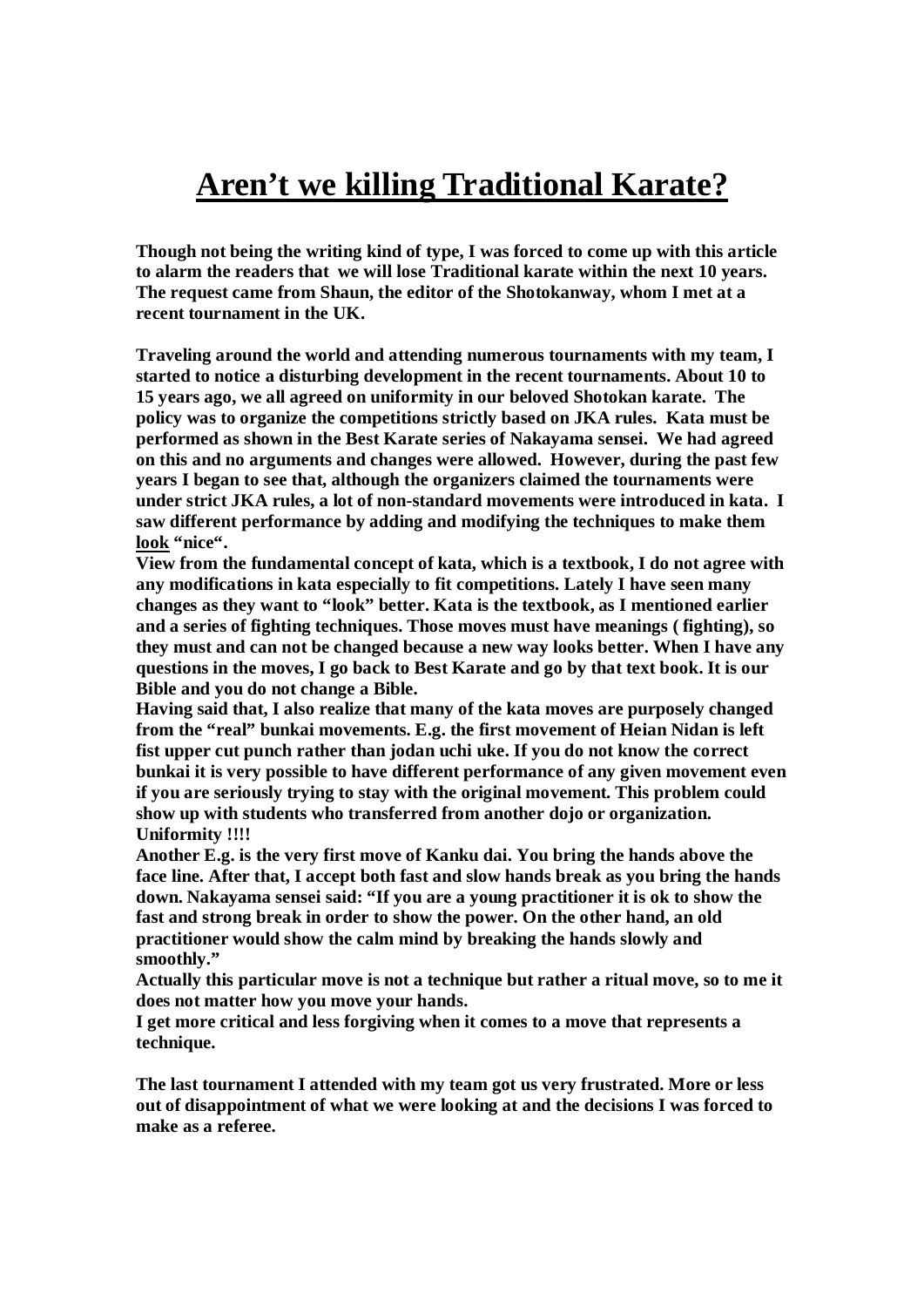**It started as a light argument about a certain technique in Basai dai. I was not satisfied with the performance of the kata so I made a remark about it. At the end there was no punishment and I had to accept the change.**

**It is my strong believe that we, as traditional Shotokan karateka, must stick to the fundamentals, the Nakayama Bible or Best Karate series. In doing so we could avoid unnecessary arguments and misconducts. We could become the one and solid Shotokan group again without the splits, mishaps and fights. We certainly do not need the paper Tigers who are so called experts and Guru's. If we upheld the Bible, Best Karate, there is no cause to argue.**

**My good friend and Karate brother, who was present and had overheard the conversation, unfortunately did not agree. He pointed out that Yahara sensei and Abe sensei told him we, the Westerners, were taught Kata wrong. According to Yahara sensei the way they (Yahara and Abe) were taught by Nakayama sensei was very different from what the Best Karate series make us believe. In other words, we were taught wrong! Mind you this was the first time that I heard this.**

**Of course anything can be true. But, I wonder why Nakayama had to lie to us. I really want to know if he really lied to us. These questions cannot be answered anymore as Nakayama sensei passed away a long time ago. I want to ask if anyone can prove that Yahara sensei is telling us the truth now. I also wonder why he came up with that story so many years after Nakayama sensei passed away. Suppose we believe Nakayama sensei did lie or (just say) he taught us the wrong way. I challenge that no one can prove that Yahara sensei is not lying or teaching the wrong way too. I refuse to believe what Yahara said, but if his teacher (Nakayama sensei) had done this to protect himself or the Japanese way of karate or whatever the reasons, then Yahara himself could be doing the same to protect his own interests. If all these assumptions were true, then we must realize that our karate is in fact based on thin air. I do not want to believe that. Just think about all the writings, articles and books that we have published in the past. Do you want to admit that all of them were also based on thin air? I leave that open for discussion.**

**The main reason for writing this article is that I fear that we, traditional karatekas, are losing the battle and fast. We all claim the same: Yahara is right, Kanazawa is right, Nishiyama is right, Okazaki is right etc etc. To me we are all running around, following all these senseis and shihans without thinking. At some of the tournaments, I actually saw the rules were being bend or adjusted to accomodate other styles (WKF) and we let their competitors even win too. I can hear them laughing and we looked really bad. I also witnessed big mistakes were excused, because "they were taught that way in their own dojo". Can that reason be good enough to accept the mistakes ? We need to think this very hard.**

**Nowadays we see to many disorganizations and diversifications, because we accept them in order to look nice and good.**

**To save Shotokan karate, we must stop the current trend and start going back to the**